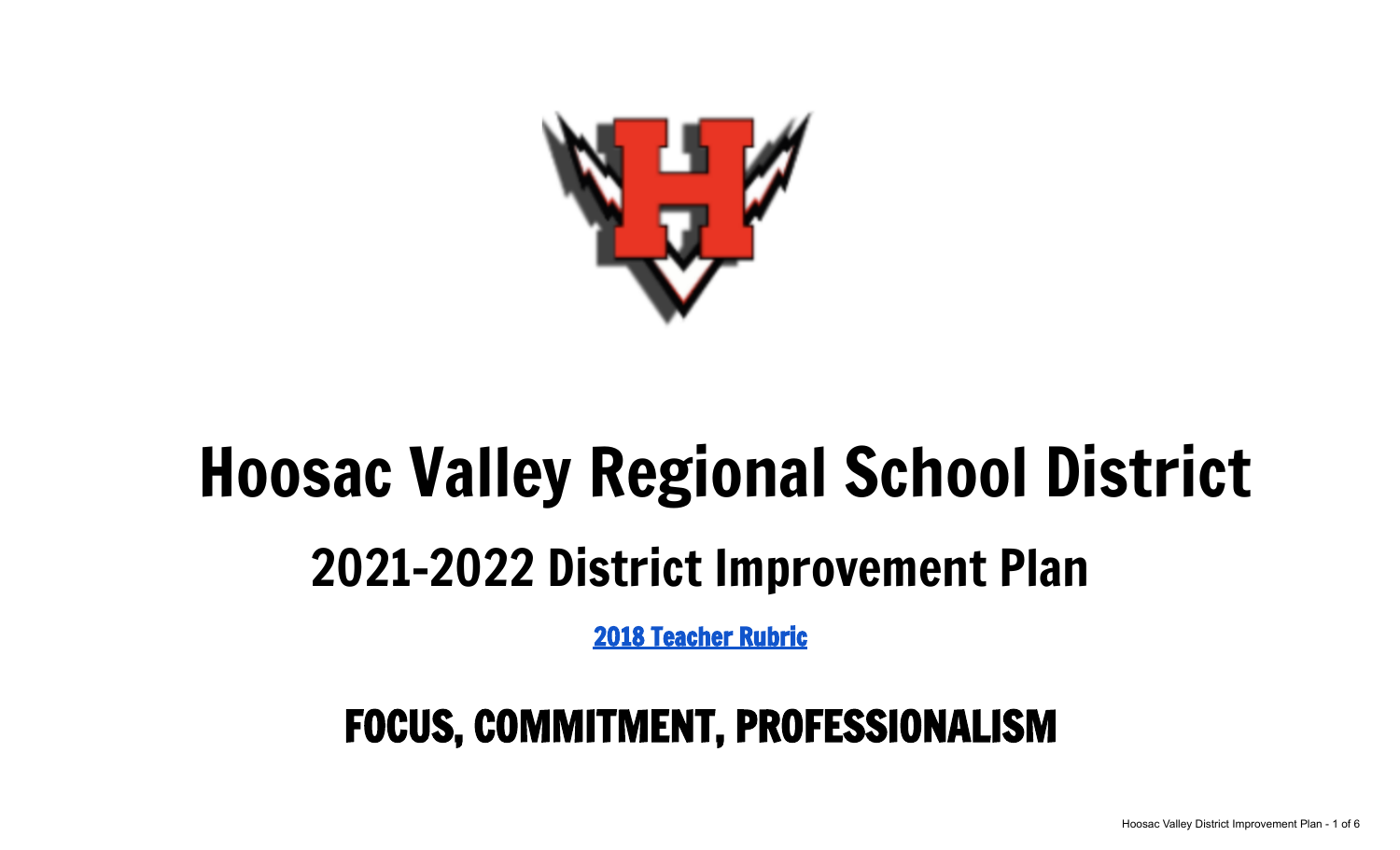## **High Leverage Instructional Practices and Implementation of Curriculum with Integrity**

*Strategic Objective 1:* **Staff will implement curriculum(s) with integrity and analyze impact on student learning through the use of the Formative Assessments for Results (FAR) cycle and FastBridge data collection.**

STANDARD I: Promotes the learning and growth of all students by providing high-quality and coherent instruction, designing and administering authentic and meaningful student assessments, analyzing student performance and growth data, using this data to improve instruction, providing students with constructive feedback on an ongoing basis, and **continuously refining learning objectives.**

## **FOCUS ELEMENTS**

- **I-A-3: Well Structured Lessons:** Adapts as needed and implements standards-based units comprised of well-structured lessons with challenging tasks and measurable outcomes; appropriate student engagement strategies, pacing, sequence, resources, and grouping; purposeful questioning; an strategic use of technology and digital media; such that students are able to learn the knowledge and skills defined in state standards/local curricula.
- **I-B-2: Adjustments to Practice:** Analyzes results from a variety of assessments to determine progress toward intended outcomes and uses these findings to adjust practice and identify and/or implement differentiated interventions and enhancements for students.

| <b>Action</b>                                                                                                                                                                                                                                                                       | <b>Timeline</b>                                                            | <b>Measure for Success/Benchmark</b>                                                                                                                                                                                                                                                                                                                                                                                                                                                                                                                                                                                                                                                        |  |  |
|-------------------------------------------------------------------------------------------------------------------------------------------------------------------------------------------------------------------------------------------------------------------------------------|----------------------------------------------------------------------------|---------------------------------------------------------------------------------------------------------------------------------------------------------------------------------------------------------------------------------------------------------------------------------------------------------------------------------------------------------------------------------------------------------------------------------------------------------------------------------------------------------------------------------------------------------------------------------------------------------------------------------------------------------------------------------------------|--|--|
| Hoosac Valley Regional School District will continue the cycle of updating curriculum and expanding teacher repertoire to ensure high quality instruction across content areas.                                                                                                     |                                                                            |                                                                                                                                                                                                                                                                                                                                                                                                                                                                                                                                                                                                                                                                                             |  |  |
| Training in and implementation of each new curriculum and intervention program including but<br>not limited to:<br>a. Wit and Wisdom<br>b. Heggerty<br>c. Fundations<br>Into Literature<br>d.<br>e. Geodes<br><b>Wilson Reading</b><br>Read 180<br>g.<br><b>Math Recovery</b><br>h. | August, September,<br>and ongoing<br>throughout the<br>course of the year. | Walkthrough data: 100% of classes<br>utilizing programs during corresponding<br>instructional blocks<br>Clever Analytics: 75% of teachers and<br>students utilizing online components of<br>curriculums.<br>Panorama Professional Development data<br>highlighting 10% increase in response<br>favorable to questions measuring from<br>Winter 2021 to Spring 2022:<br>Value (33%)<br>$\overline{\phantom{a}}$<br>Content relevance (35%)<br>Individualization (31%)<br>Teacher growth (53%)<br>Click here to access Winter 2021 survey results<br>Student Fastbridge Benchmark Data<br>measuring typical to ambitious rates of<br>improvement from Fall to Winter and<br>Winter to Spring. |  |  |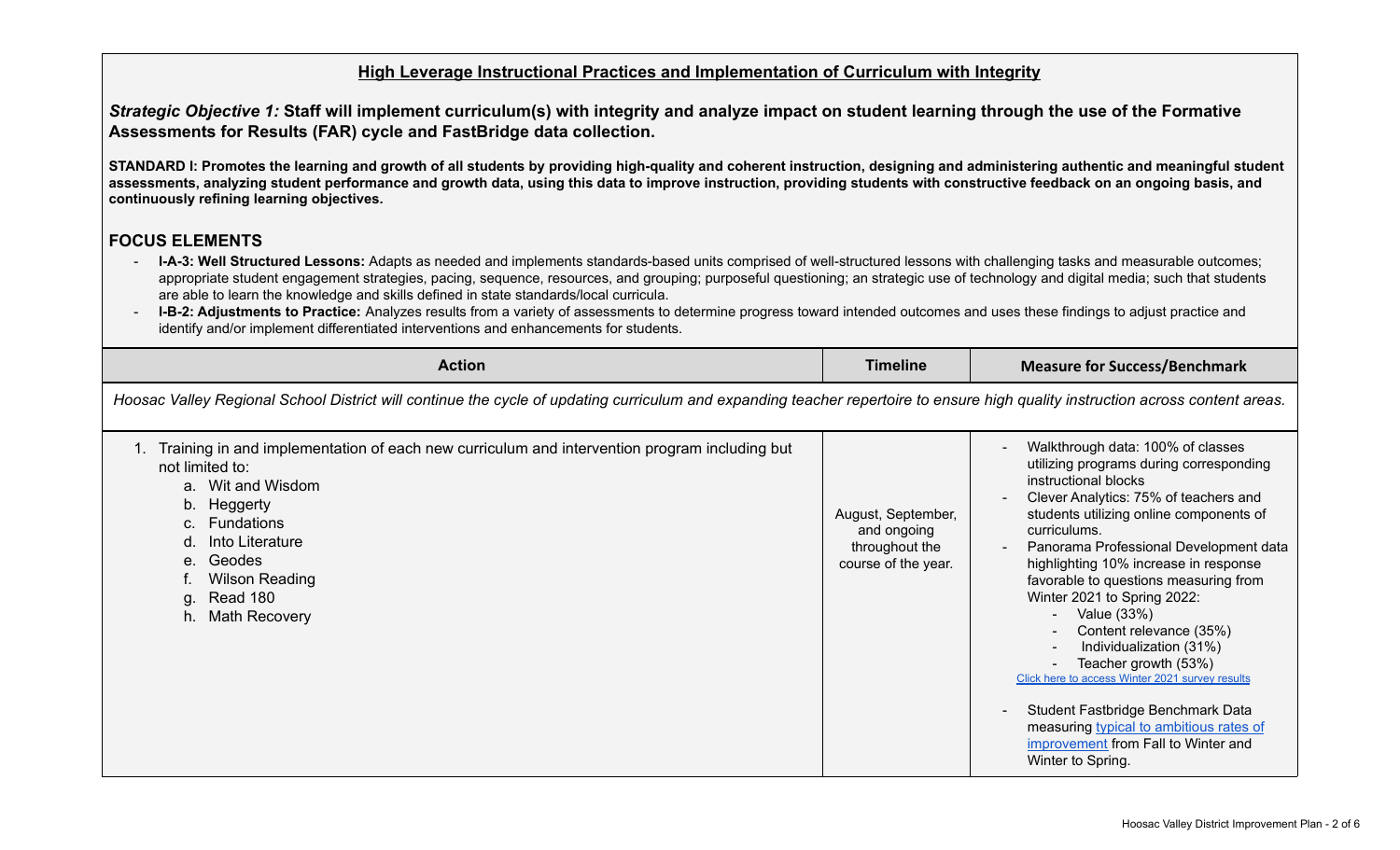| 2. Development of an alignment map to provide clarity and consistency around district approved<br>curriculum and resources at the tier 1, tier 2, and tier 3 level.                                                                | October to be<br>updated throughout<br>the course of the<br>year. | Completed map by 6/2022                                                                                                                                                                                                                                                                                                                                                                                                                                                                                                                                                                                        |
|------------------------------------------------------------------------------------------------------------------------------------------------------------------------------------------------------------------------------------|-------------------------------------------------------------------|----------------------------------------------------------------------------------------------------------------------------------------------------------------------------------------------------------------------------------------------------------------------------------------------------------------------------------------------------------------------------------------------------------------------------------------------------------------------------------------------------------------------------------------------------------------------------------------------------------------|
| 3. Training in and implementation of high leverage instructional practices and the Formative<br>Assessment for Results (FAR) Cycle.                                                                                                | September and<br>ongoing throughout<br>the course of the<br>year. | Walkthrough data: 100% of classes<br>utilizing learned high leverage instructional<br>practices during corresponding<br>instructional blocks<br>Click here for walkthrough data per school<br>Panorama Professional Development data<br>$\blacksquare$<br>highlighting 10% increase in response<br>favorable to questions measuring from<br>Winter 2021 to Spring 2022:<br>Learned teaching strategies (54%)<br>Teacher growth (53%)<br>Click here to access Winter 2021 survey results<br>Student Fastbridge Benchmark Data<br>measuring typical to ambitious rates of<br>improvement from Fall to Winter and |
|                                                                                                                                                                                                                                    |                                                                   | Winter to Spring.<br>Teacher team meeting notes documenting<br>regular discussion re: FAR Cycle and high<br>leverage instructional practices.<br>100% of represented demographic groups<br>achieving 2022 MCAS Accountability<br><b>Targets in Math and ELA</b>                                                                                                                                                                                                                                                                                                                                                |
| 4. Implementation of a consistent data review cycle utilizing Fastbridge and formative assessment<br>data to drive instructional planning and decision making.                                                                     | October and ongoing<br>throughout the<br>course of the year.      | Completed data review cycle<br>Data driven dialogue meeting notes<br>HVRSD benchmark data review protocol<br>(developed with input from RBT) - coming<br>soon                                                                                                                                                                                                                                                                                                                                                                                                                                                  |
| 5. Training for and support of building based and district level Instructional Leadership Teams (ILTs)<br>to provide teacher voice in decision making and support staff with program implementation and<br>instructional practice. | August and monthly<br>throughout the<br>course of the year.       | Instructional Leadership Team meeting<br>notes<br>New ILT job description (developing with<br>RBT)                                                                                                                                                                                                                                                                                                                                                                                                                                                                                                             |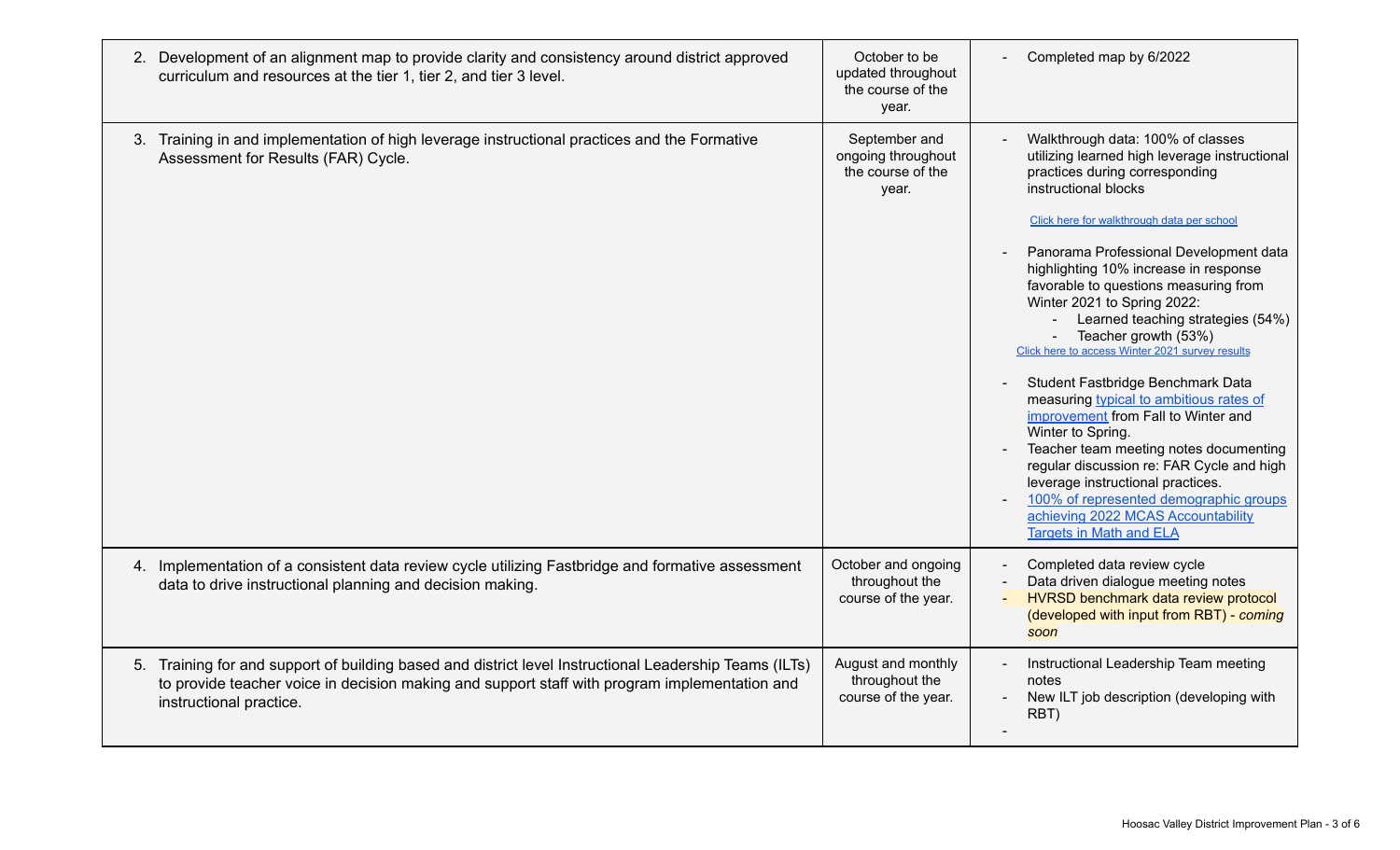# **Safe Learning Environment**

*Strategic Objective 2:* **Staff will maintain a safe, inclusive and supportive environment for all students by regularly utilizing and reflecting on SEL data to ensure student needs are being met.**

**STANDARD II: Faculty/staff/administration will promote the learning and growth of all students through instructional practices that establish high expectations, create a safe and effective classroom environment, and demo***nstrate cultural proficiency.*

#### **FOCUS ELEMENTS**

- **II-A-1: Quality and Effort of Work:** Consistently defines high expectations for the quality of student work and the perseverance and effort required to produce it; often provides exemplars, rubrics, and guided practice.
- II-A-3: Meeting Diverse Needs: Uses appropriate inclusive practices, such as tiered supports and scaffolded instruction, to accommodate differences in students' learning needs, abilities, interests, and levels of readiness, including those of academically advanced students, students with disabilities, and English learners.
- II-D-1: Creates and Maintains a Respectful Environment: Establishes an environment in which students demonstrate respect for and affirm their own (self-awareness) and others' (social awareness) differences related to background, identity, language, strengths, and challenges, and responds appropriately if/when conflicts or misunderstandings arise related to such differences.

|                                                                                                               | <b>Action</b>                                                                                                                                                                                                                          | <b>Timeline</b>                                                | <b>Measure for Success/Benchmark</b>                                                                                                                                                                                                     |  |
|---------------------------------------------------------------------------------------------------------------|----------------------------------------------------------------------------------------------------------------------------------------------------------------------------------------------------------------------------------------|----------------------------------------------------------------|------------------------------------------------------------------------------------------------------------------------------------------------------------------------------------------------------------------------------------------|--|
| Hoosac Valley Regional School District will examine policies and practices district wide with an equity lens. |                                                                                                                                                                                                                                        |                                                                |                                                                                                                                                                                                                                          |  |
|                                                                                                               | School leadership teams will work together to align handbook policies and procedures to ensure<br>clarity and consistency with expectations, supports, and information being provided to students<br>and families with an equity lens. | August and ongoing<br>throughout the course<br>of the year.    | Completed school handbooks at all three<br>levels.<br><b>Evaluate handbooks for</b><br>quality/comprehensiveness/DEI                                                                                                                     |  |
| $2_{\cdot}$                                                                                                   | Expectations district-wide will be aligned with the tenets of P.R.I.D.E (Perseverance, Respect,<br>Integrity, Diversity, and Empathy).                                                                                                 | September and<br>ongoing throughout<br>the course of the year. | Schedule of PRIDE assemblies and<br>building-based activities to promote tenets<br>of PRIDE                                                                                                                                              |  |
|                                                                                                               | 3. Training in and Implementation of Restorative Practices at all levels.                                                                                                                                                              | November and<br>ongoing throughout<br>the course of the year.  | <b>Training calendar</b><br><b>Post training feedback</b><br><b>Walkthroughs and Observation:</b><br><b>Baseline suspension data:</b><br>PowerSchool log entry data:<br>Interview data re: effectiveness of<br>restorative conversations |  |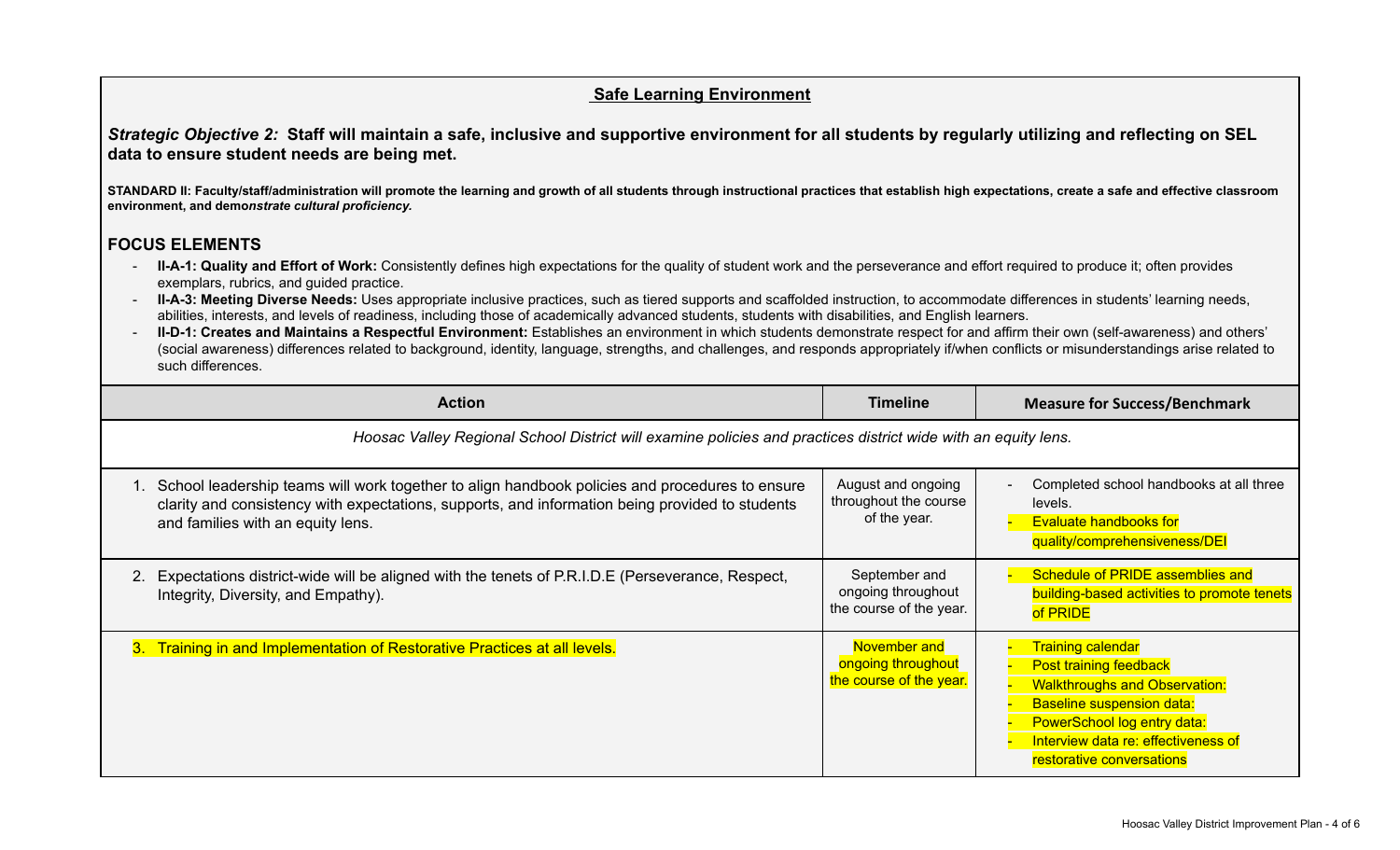| <u>4.</u> | Training in and support around implementation of SEL strategies in the classroom.                                                                           | <b>Monthly</b>                                               | <b>Training calendar</b><br><b>Post training feedback</b><br><b>Walkthroughs and Observation:</b>                                                                                                                                               |
|-----------|-------------------------------------------------------------------------------------------------------------------------------------------------------------|--------------------------------------------------------------|-------------------------------------------------------------------------------------------------------------------------------------------------------------------------------------------------------------------------------------------------|
|           | 5. Building administration will explore SEL programs with the goal of selecting a consistent SEL<br>program for each building by the 2022-2023 school year. | January and ongoing<br>throughout the course<br>of the year. | SEL Committee meeting notes<br>SEL committee curriculum adoption<br>documentation<br>Proposed curriculums presented to school<br>committee by 6/2022 for approval.<br>Post a position for a SEL team leader.<br>See attached for Strategic Plan |
| 6.        | Implementation of a consistent data review cycle utilizing Panorama staff, student, and family<br>survey data.                                              | October and ongoing<br>throughout the course<br>of the year. | Completed data review cycle<br>Data driven dialogue meeting notes<br><b>HVRSD benchmark data review protocol</b><br>(developed with input from RBT)                                                                                             |

#### **Communication/Family Engagement**

*Strategic Objective 3:* **Faculty/staff/administration will create, implement, and/or host a variety of communication strategies in order to support the mission of the district.**

STANDARD III: Promotes the learning and growth of all students and the success of all staff through effective partnerships and communication with families, community **organizations, and other stakeholders that support the mission of the school and district.**

#### **FOCUS ELEMENTS**

- III-A-1: Family Engagement: Uses a variety of culturally responsive practices and communication strategies to support every family to participate actively and appropriately in the classroom and/or school community.
- **III-C-1: Culturally Proficient Communication:** Regularly communicates with families about student learning and performance, and invites and responds promptly to communications from families while demonstrating understanding of and respect for different home languages, cultures, and values.
- **III-B-2: Curriculum Support:** Regularly updates families on curriculum throughout the year and suggests strategies for supporting learning at school and home, including appropriate adaptation for students with disabilities or limited English proficiency.

| Action | <b>Timeline</b> | Measure for <b>S</b><br><sup>.</sup> Success/Benchmark |
|--------|-----------------|--------------------------------------------------------|